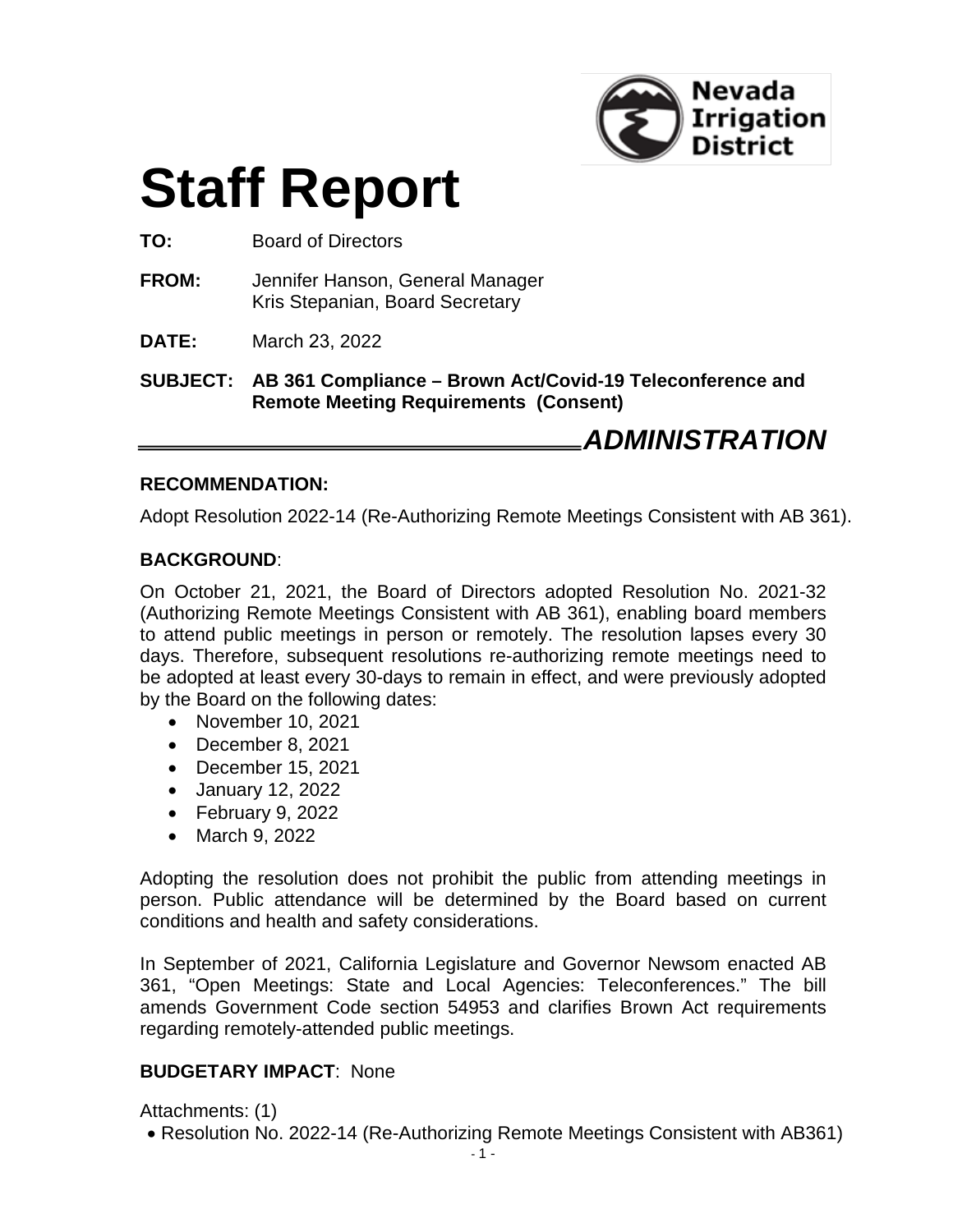

## RESOLUTION NO. 2022-14

OF THE BOARD OF DIRECTORS OF THE NEVADA IRRIGATION DISTRICT

### **RE-AUTHORIZING REMOTE MEETINGS CONSISTENT WITH AB 361**

**WHEREAS**, the Nevada Irrigation District ("District") is committed to preserving and nurturing public access and participation in meetings of the Board of Directors; and

**WHEREAS**, all meetings of Nevada Irrigation District's legislative bodies are open and public, as required by the Ralph M. Brown Act (Cal. Gov. Code 54950 – 54963), so that any member of the public may attend, participate, and watch the District's legislative bodies conduct their business; and

**WHEREAS**, the Brown Act, Government Code section 54953(e), makes provisions for remote participation in meetings by members of a legislative body by audio or video or both, without compliance with the requirements of Government Code section 54953(b)(3), subject to the existence of certain conditions; and

**WHEREAS**, a required condition of remote meetings is a declaration of a state of emergency by the Governor pursuant to Government Code section 8625, proclaiming the existence of conditions of disaster or of extreme peril to the safety of persons and property within the state caused by conditions as described in Government Code section 8558; and

**WHEREAS**, it is further required that state or local officials have imposed or recommended measures to promote social distancing, or, the legislative body meeting in person would present imminent risks to the health and safety of attendees; and

**WHEREAS**, the Board of Directors previously adopted Resolution Number 2021-32 on October 21, 2021, finding that the requisite conditions exist for the District's legislative bodies to conduct remote meetings without compliance with paragraph (3) of subdivision (b) of section 54953; and

**WHEREAS**, as a condition of extending the use of the provisions found in section 54953(e), the Board of Directors must reconsider the circumstances of the state of emergency; and the Board of Directors has done so; and

**WHEREAS**, emergency conditions persist in the District, specifically, on March 4, 2020, the Governor proclaimed State of Emergency to exist in California due to the COVID-19 pandemic, which proclamation is still active; and

**WHEREAS**, state and local officials have recommended social distancing measures, including masks, to slow the spread of COVID-19 and the contagious Delta variant, and to protect the vulnerable and immunocompromised members of the community; and